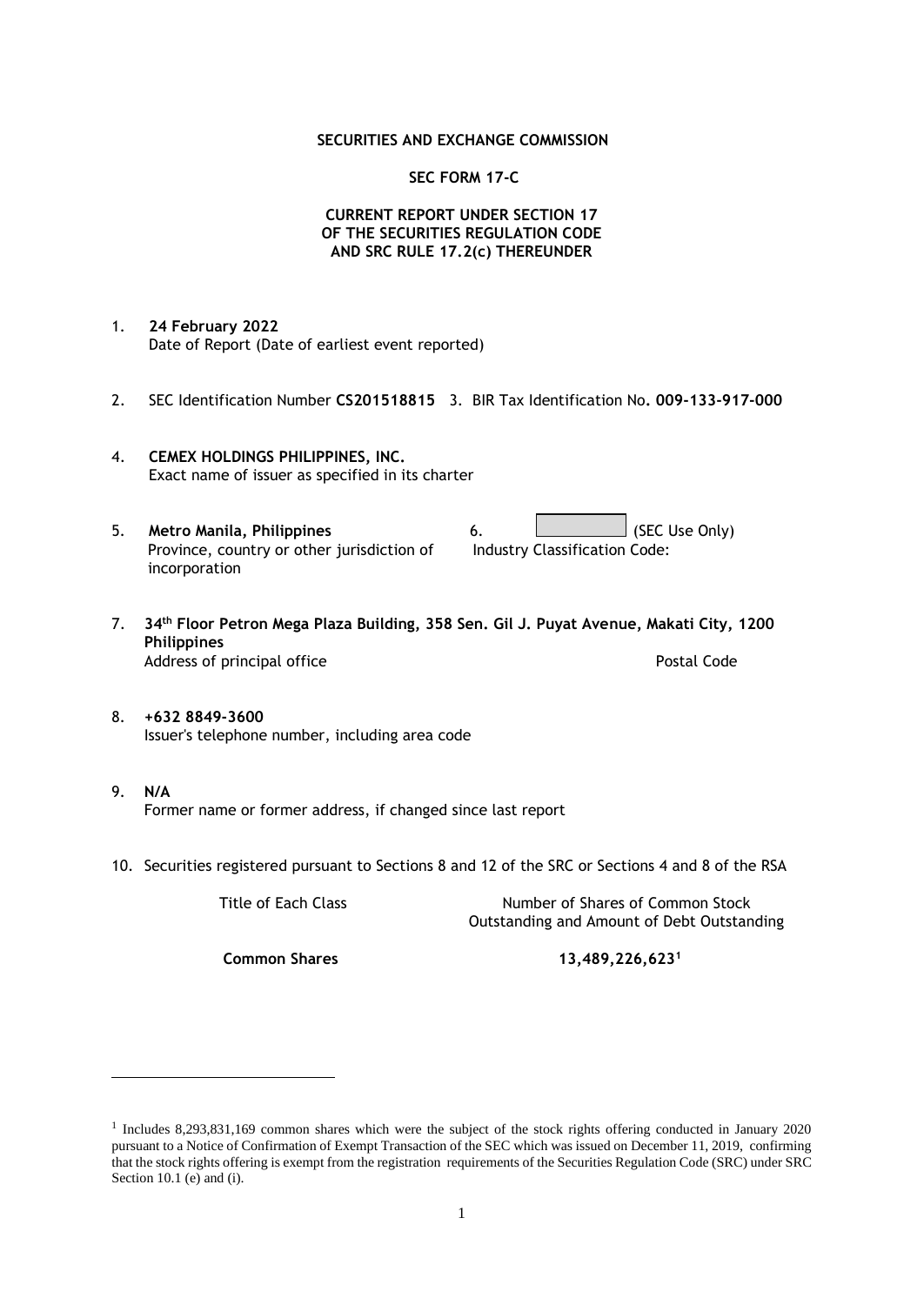11. Indicate the item numbers reported herein: **Item 9 - Other Events**

**CEMEX HOLDING PHILIPPINES, INC. ("CHP") reports on the use of proceeds realized from the Stock Rights Offering (SRO) of 8,293,831,169 common shares of CHP that was conducted in**  Based on the Offer Price of £1.54 per share, the total proceeds from the SRO **amounted to P12,772,500,000.26.** 

**The following costs and expenses were disbursed/charged today against the SRO proceeds:**

| USE OF PROCEEDS/PURPOSE                                                                     | <b>AMOUNT</b> (in<br>Pesos) |
|---------------------------------------------------------------------------------------------|-----------------------------|
| Costs and expenses associated with the SOLID Cement plant<br>expansion project <sup>1</sup> | 582,507,677.10              |

<sup>1</sup>*Funded through advances made by CHP to Solid Cement Corporation ("SOLID") under the Revolving Master Loan Facility Agreement dated 3 March 2020 entered into between CHP, as lender, and SOLID, as borrower*

## **SIGNATURES**

Pursuant to the requirements of the Securities Regulation Code, the issuer has duly caused this report to be signed on its behalf by the undersigned hereunto duly authorized.

**CEMEX HOLDINGS PHILIPPINES, INC. 24 February 2022 Issuer Date of the Community of the Community Community Community Community Community Community Community Community** 

annate sui de seu- **Jannette Virata Sevilla Compliance Officer**